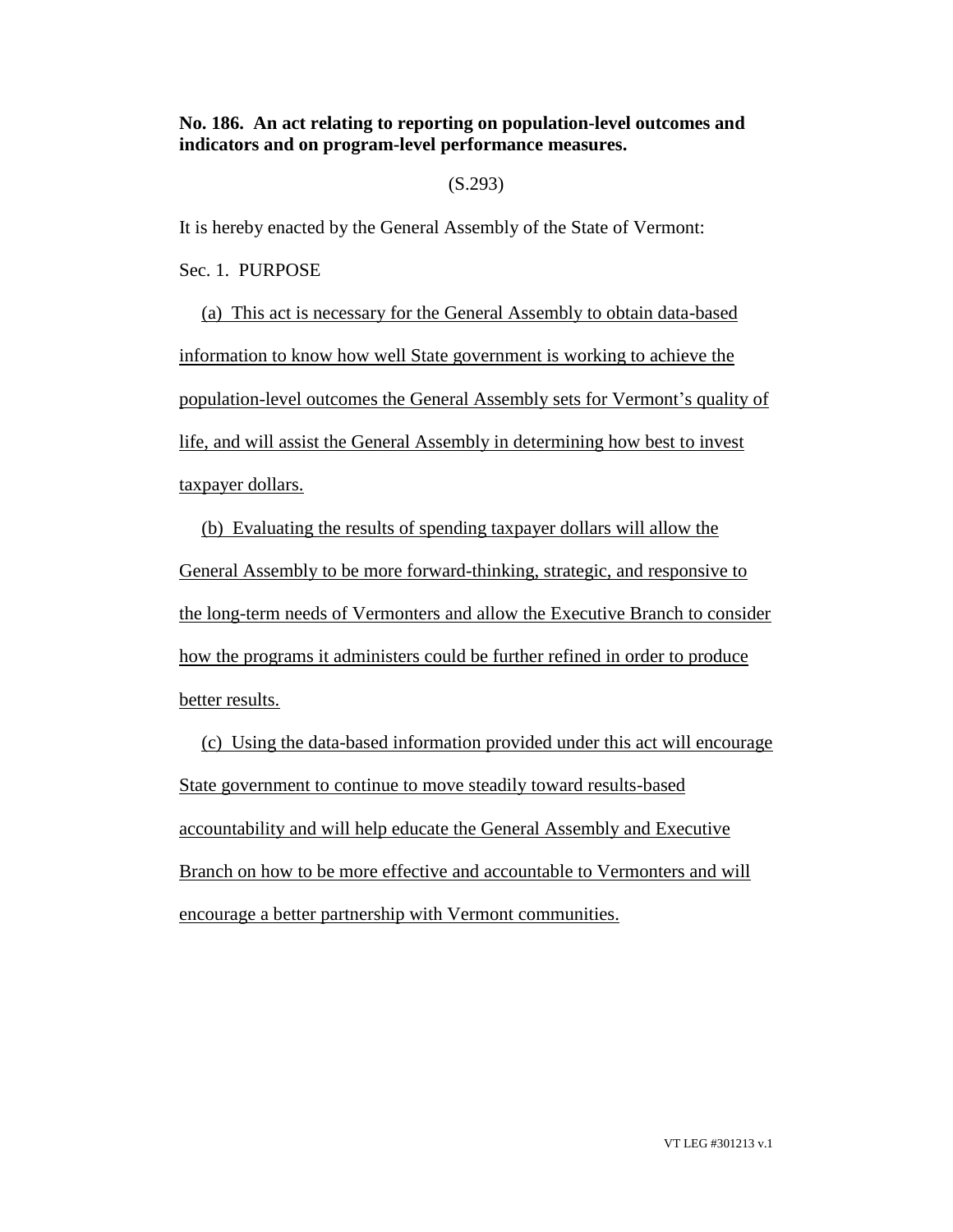# Sec. 2. 3 V.S.A. chapter 45 (administration), subchapter 5 is added to read: Subchapter 5. Chief Performance Officer

### § 2311. CHIEF PERFORMANCE OFFICER; ANNUAL REPORT ON

POPULATION-LEVEL OUTCOMES USING INDICATORS

(a) Report. Annually, on or before July 30, the Chief Performance Officer within the Agency of Administration shall report to the General Assembly on the State's progress in reaching the population-level outcomes for each area of Vermont's quality of life set forth in subsection (b) of this section by providing data for the population-level indicators that are requested pursuant to the process set forth in subsection (c) of this section.

(b) Vermont population-level quality of life outcomes.

- (1) Vermont has a prosperous economy.
- (2) Vermonters are healthy.
- (3) Vermont's environment is clean and sustainable.
- (4) Vermont's communities are safe and supportive.
- (5) Vermont's families are safe, nurturing, stable, and supported.
- (6) Vermont's children and young people achieve their potential,

including:

(A) Pregnant women and young people thrive.

(B) Children are ready for school.

(C) Children succeed in school.

(D) Youths choose healthy behaviors.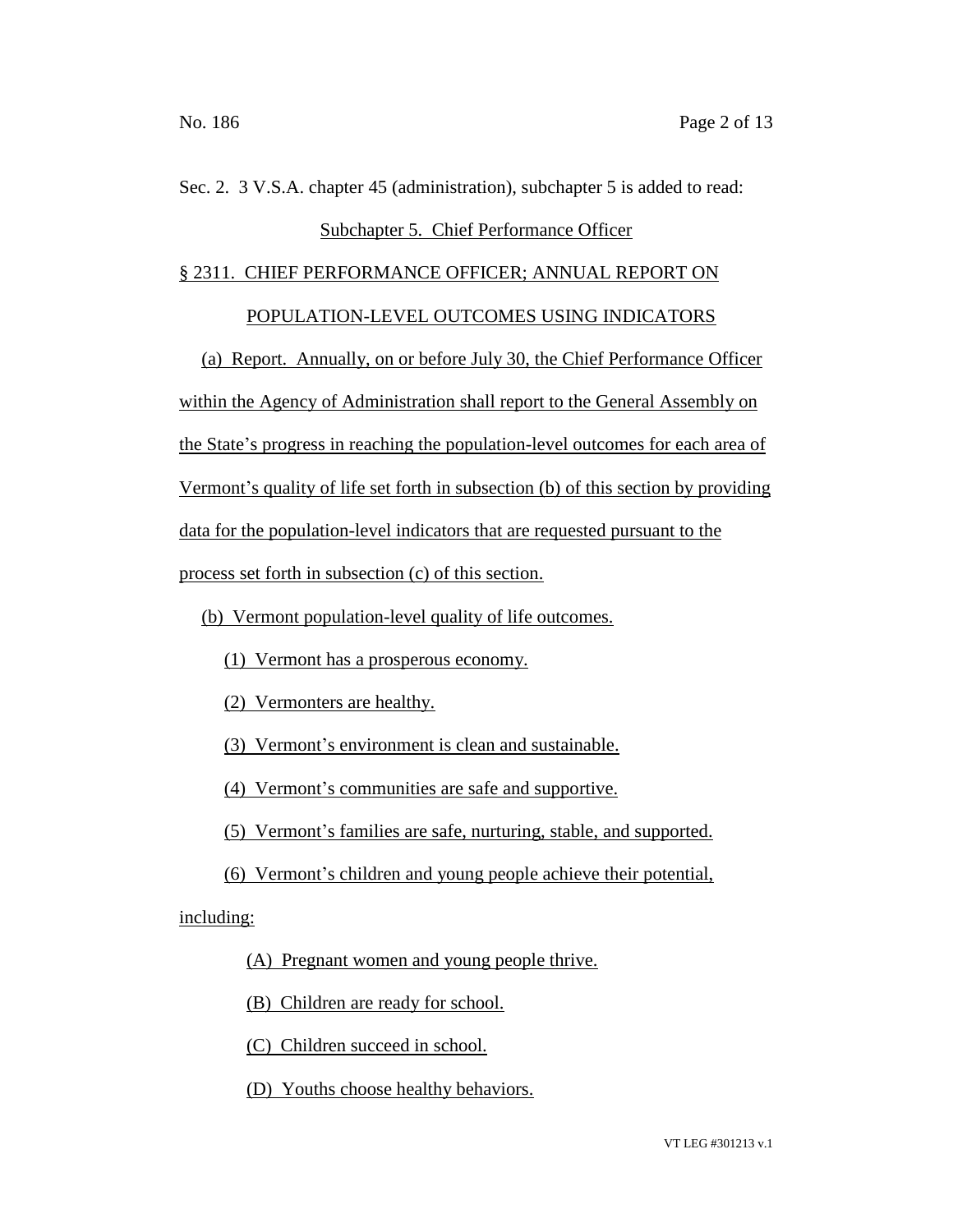(E) Youths successfully transition to adulthood.

(7) Vermont's elders and people with disabilities and people with mental conditions live with dignity and independence in settings they prefer.

(8) Vermont has open, effective, and inclusive government at the State and local levels.

(c) Requesting population-level indicators.

(1) Annually, on or before March 1, a standing committee of the General Assembly having jurisdiction over a population-level quality of life outcome set forth in subsection (b) of this section may submit to the Government Accountability Committee a request that any population-level indicator related to that outcome be revised.

(2) If that request is approved by the Government Accountability

Committee, the President Pro Tempore of the Senate, and the Speaker of the

House, the Chief Performance Officer shall revise and report on the

population-level indicator in accordance with the request and this section.

(d) The report set forth in this section shall not be subject to the limitation on the duration of agency reports set forth in 2 V.S.A. § 20(d).

# § 2312. PERFORMANCE ACCOUNTABILITY LIAISONS TO THE

### GENERAL ASSEMBLY

(a) The Chief Performance Officer shall designate an employee in each agency of State government to be a performance accountability liaison to the General Assembly. A liaison designated under this section shall be responsible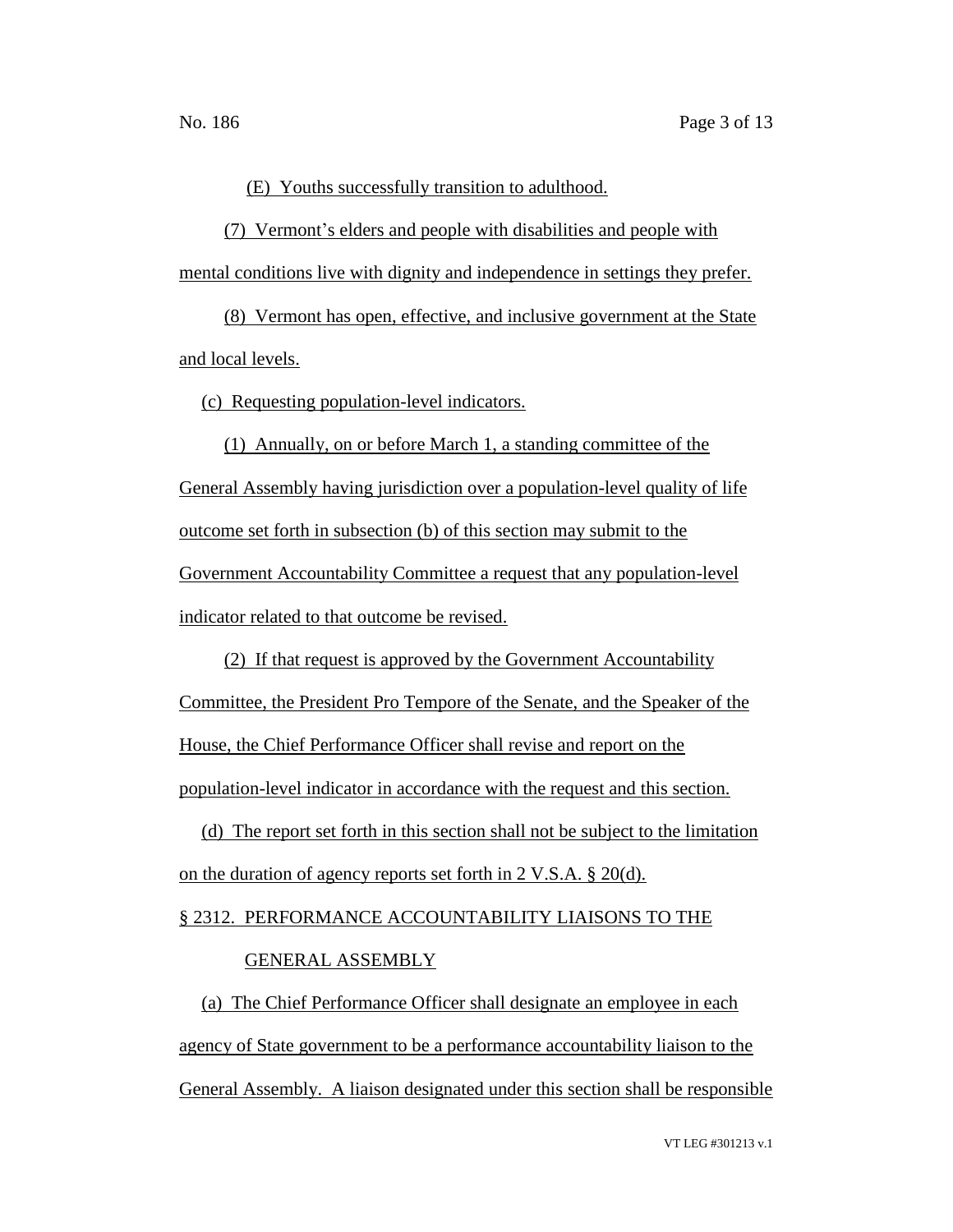for reviewing with the General Assembly any of the population-level outcomes and indicators set forth in section 2311 of this subchapter to which that agency contributes and for responding to any other requests for results-based accountability information requested by the General Assembly.

(b) The performance accountability liaisons shall report to the Chief Performance Officer on any action taken under subsection (a) of this section.

(c) Annually, on or before July 30 and as part of any other report requirement to the General Assembly set forth in this subchapter, the Chief Performance Officer shall report to the General Assembly on his or her analysis of the actions taken by the performance accountability liaisons under this section.

# § 2313. PERFORMANCE CONTRACTS AND GRANTS

(a) The Chief Performance Officer shall assist agencies as necessary in developing performance measures for contracts and grants.

(b) Annually, on or before July 30 and as part of any other report requirement to the General Assembly set forth in this subchapter, the Chief Performance Officer shall report to the General Assembly on the progress by rate or percent of how many State contracts and grants have performance accountability requirements and the rate or percent of contractors' and grantees' compliance with those requirements.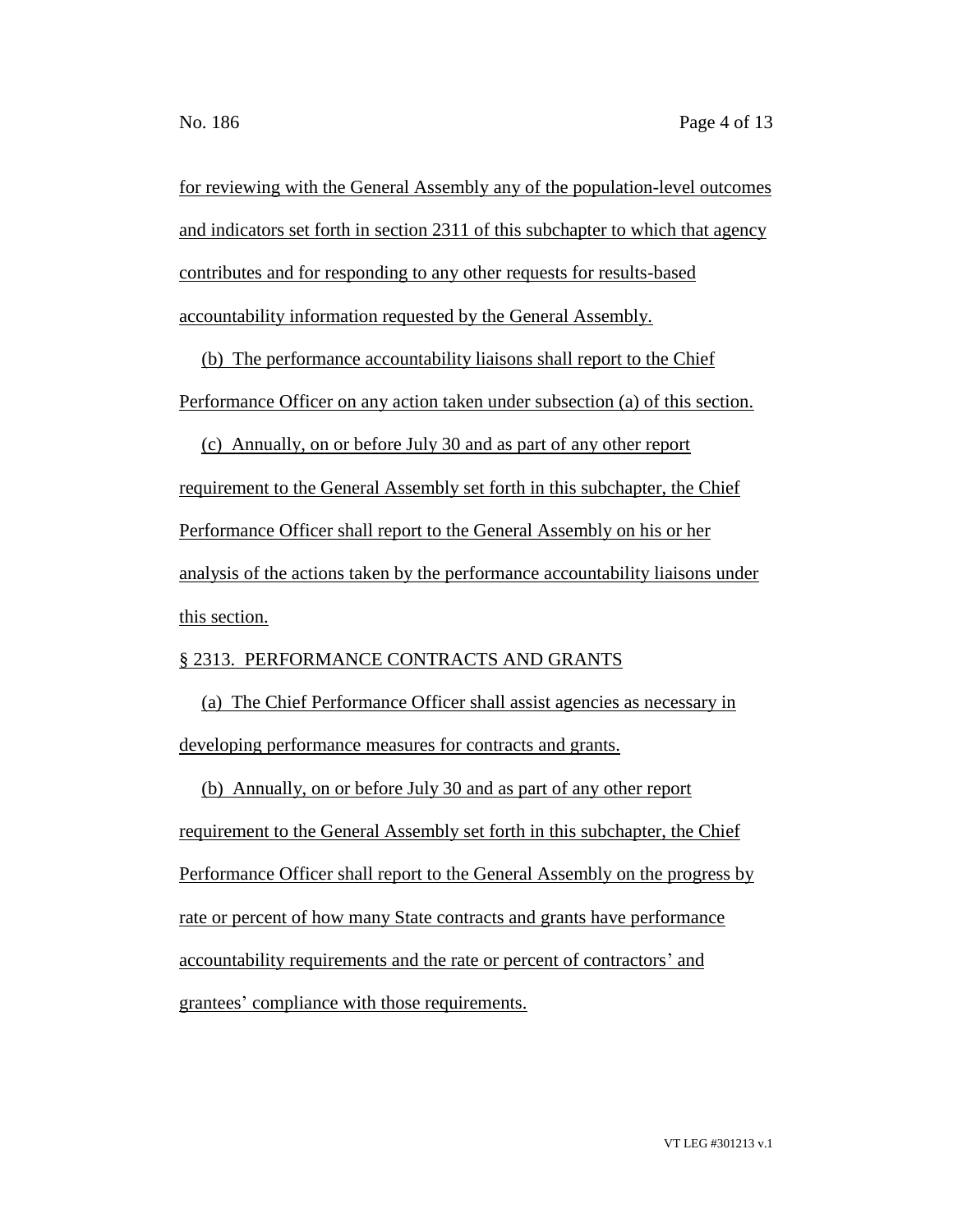# Sec. 3. INITIAL POPULATION-LEVEL INDICATORS

Until any population-level indicators are requested pursuant to the provisions of Sec. 2 of this act, 3 V.S.A. § 2311(c) (requesting population-level indicators), each population-level quality of life outcome set forth in Sec. 2 of this act, 3 V.S.A. § 2311(b) (Vermont population-level quality of life outcomes), and listed in this section shall have the following population-level indicators:

(1) Vermont has a prosperous economy.

(A) percent or rate per 1,000 jobs of nonpublic sector employment;

(B) median household income;

(C) percent of Vermont covered by state-of-the-art

telecommunications infrastructure;

(D) median house price;

(E) rate of resident unemployment per 1,000 residents;

(F) percent of structurally-deficient bridges, as defined by the

Vermont Agency of Transportation; and

(G) percent of food sales that come from Vermont farms.

(2) Vermonters are healthy.

(A) percent of adults 20 years of age or older who are obese;

(B) percent of adults smoking cigarettes;

(C) number of adults who are homeless;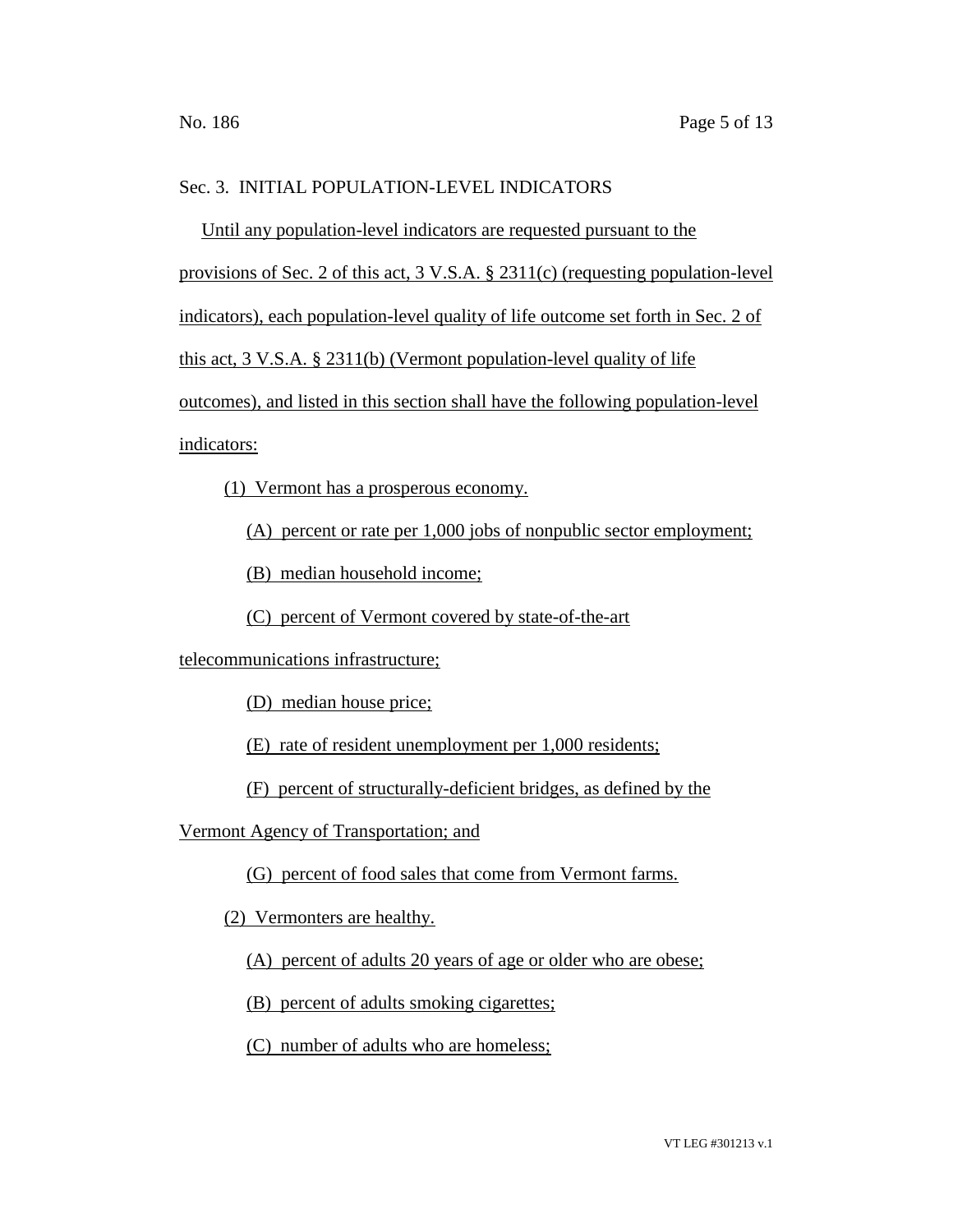# (D) percent of individuals and families living at different poverty

levels;

(E) percent of adults at or below 200 percent of federal poverty

level; and

(F) percent of adults with health insurance.

(3) Vermont's environment is clean and sustainable.

(A) cumulative number of waters subject to TMDLs or alternative

pollution control plans;

(B) percent of water, sewer, and stormwater systems that meet

federal and State standards;

(C) carbon dioxide per capita; and

(D) electricity by fuel or power type.

(4) Vermont's communities are safe and supportive.

(A) rate of petitions granted for relief from domestic abuse per 1,000

residents;

(B) rate of violent crime per 1,000 crimes;

(C) rate of sexual assault committed against residents per 1,000

residents;

(D) percent of residents living in affordable housing;

(E) percent or rate per 1,000 people convicted of crimes of

recidivism;

(F) incarceration rate per 100,000 residents; and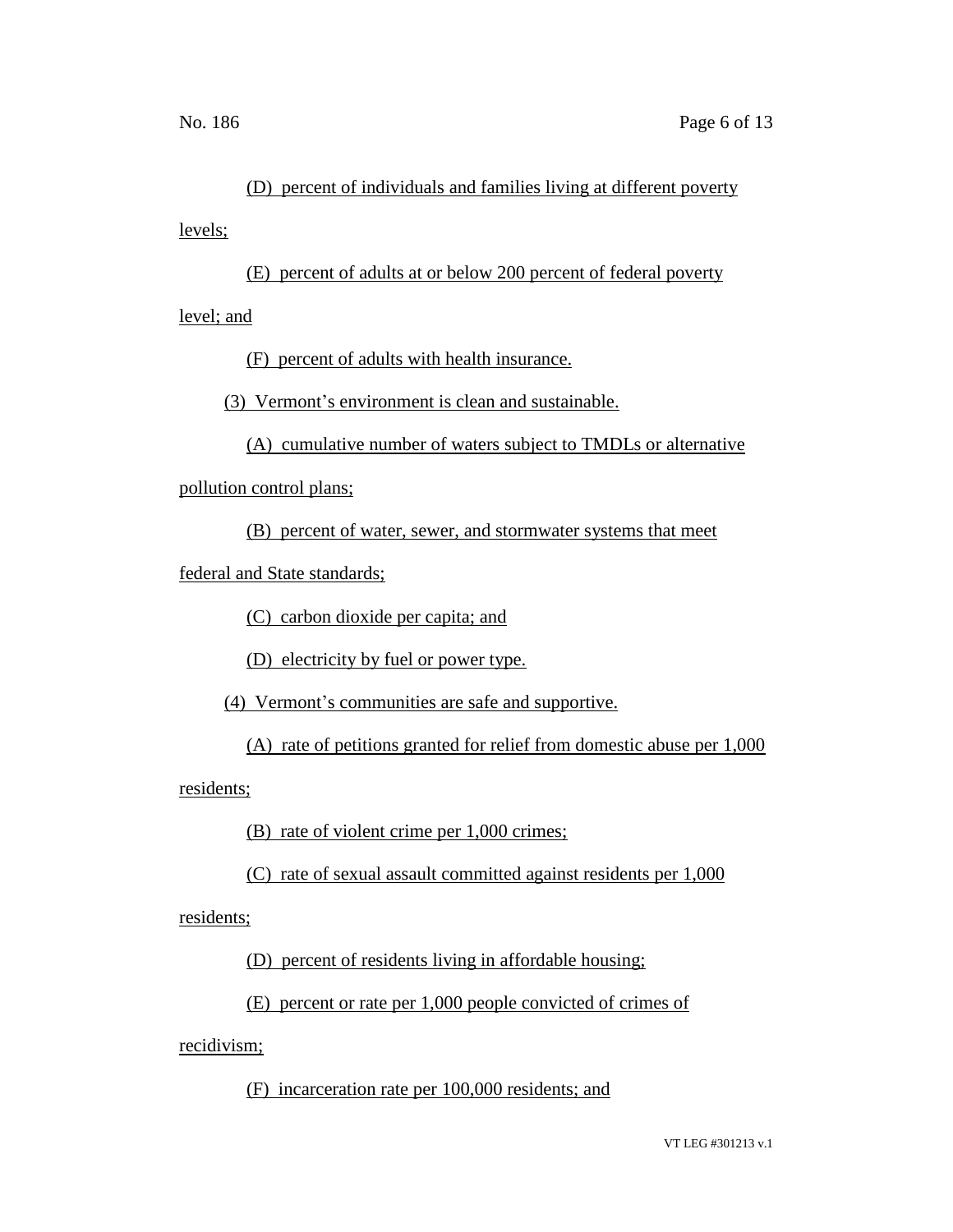(G) percent or rate per 1,000 residents of residents entering the corrections system.

(5) Vermont's families are safe, nurturing, stable, and supported.

(A) number and rate per 1,000 children of substantiated reports of

child abuse and neglect;

(B) number of children who are homeless;

(C) number of families that are homeless; and

(D) number and rate per 1,000 children and youth of children and

youth in out-of-home care.

(6) Vermont's children and young people achieve their potential,

including:

(A) Pregnant women and young people thrive.

(i) percent of women who receive first trimester prenatal care;

(ii) percent of live births that are preterm (less than 37 weeks);

(iii) rate of infant mortality per 1,000 live births;

(iv) percent of children at or below 200 percent of federal

poverty level; and

(v) percent of children with health insurance.

(B) Children are ready for school.

(i) percent of kindergarteners fully immunized with all five

vaccines required for school;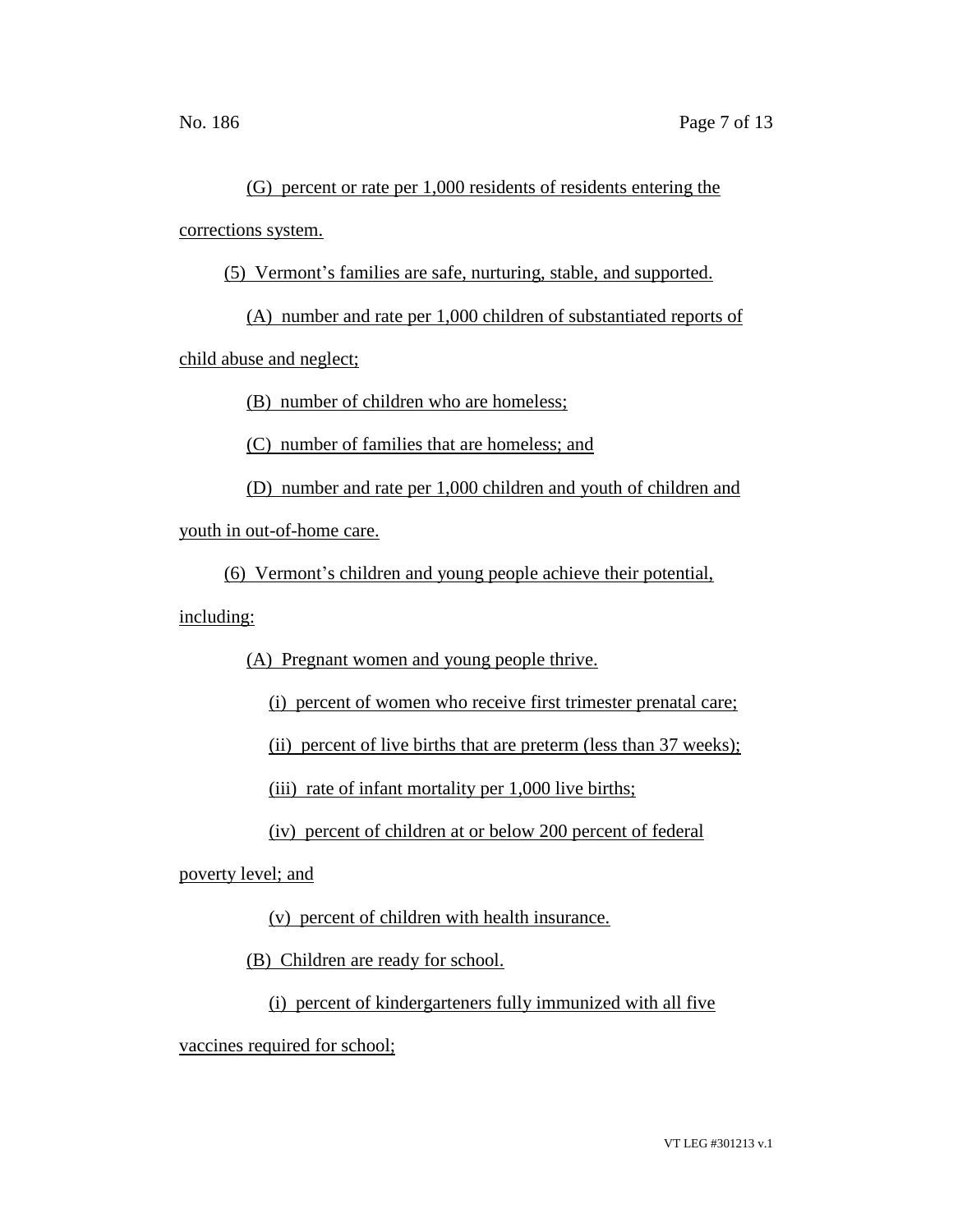# (ii) percent of first-graders screened for vision and hearing

problems;

(iii) percent of children ready for school in all five domains of healthy development; and

(iv) percent of children receiving State subsidy enrolled in high quality early childhood programs that receive at least four out of five stars under State standards.

(C) Children succeed in school.

(i) rate of school attendance per 1,000 children;

(ii) percent of children below the basic level of fourth grade

reading achievement under State standards; and

(iii) rate of high school graduation per 1,000 high school students.

(D) Youths choose healthy behaviors.

(i) rate of pregnancy per 1,000 females 15–17 years of age;

(ii) rate of pregnancy per 1,000 females 18–19 years of age;

(iii) percent of adolescents smoking cigarettes;

(iv) percent of adolescents who used marijuana in the past

30 days;

(v) percent of adolescents who reported ever using a prescription drug without a prescription;

(vi) percent of adolescents who drank alcohol in the past

30 days; and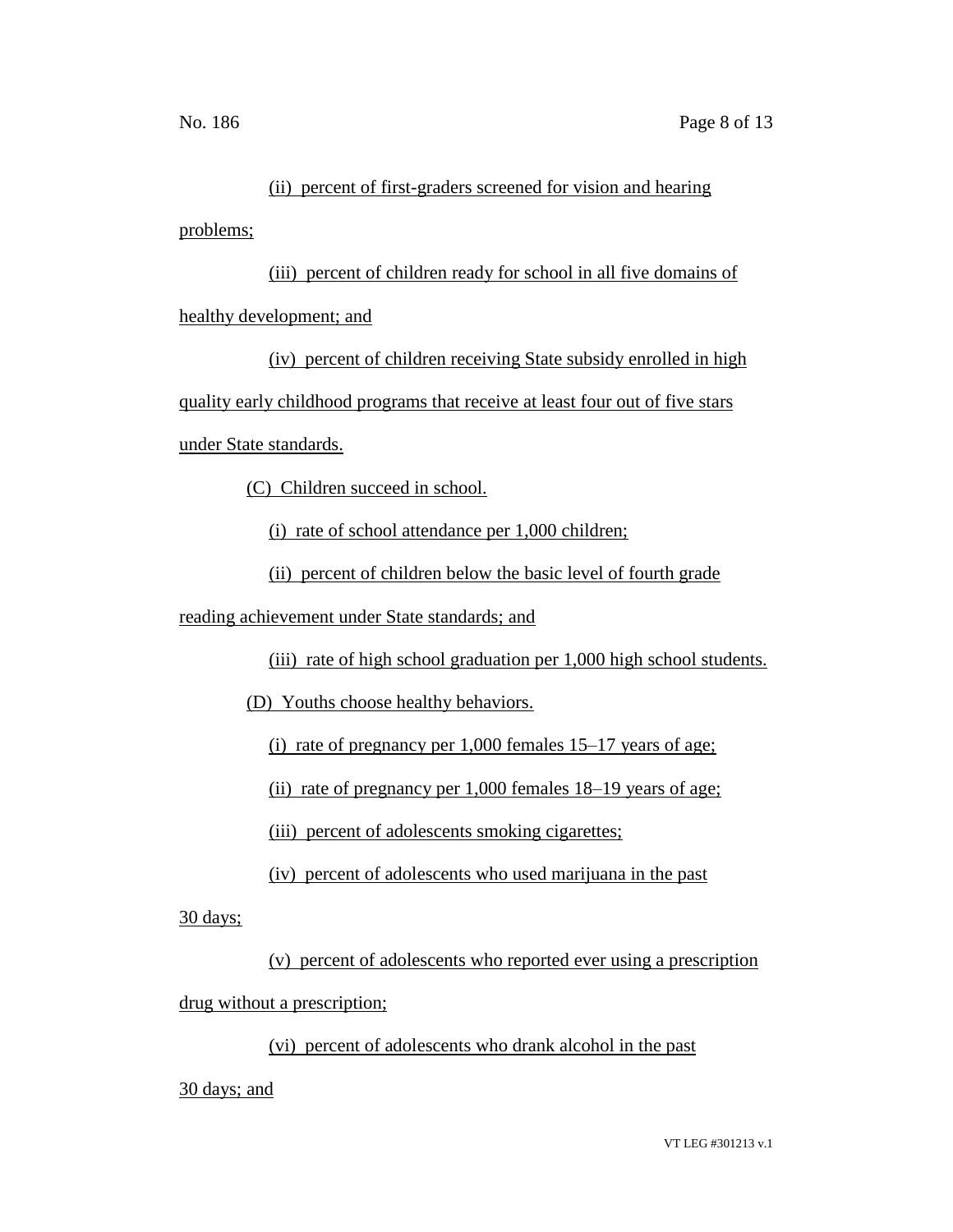# (vii) number and rate per 1,000 minors of minors who are under

the supervision of the Department of Corrections.

(E) Youths successfully transition to adulthood.

(i) percent of high school seniors with plans for education,

vocational training, or employment;

(ii) percent of graduating high school seniors who continue their

education within six months of graduation;

(iii) percent of all deaths for youths 10–19 years of age;

(iv) rate of suicide per 100,000 Vermonters;

(v) percent of adolescents with a suicide attempt that requires

medical attention;

(vi) percent of high school graduates entering postsecondary

education, work, or training;

(vii) percent of completion of postsecondary education; and

(viii) rate of high school graduates entering a training program per

1,000 high school graduates.

(7) Vermont's elders and people with disabilities and people with

mental conditions live with dignity and independence in settings they prefer.

(A) rate of confirmed reports of abuse and neglect of vulnerable

adults per 1,000 vulnerable adults;

(B) percent of elders living in institutions versus receiving home

care; and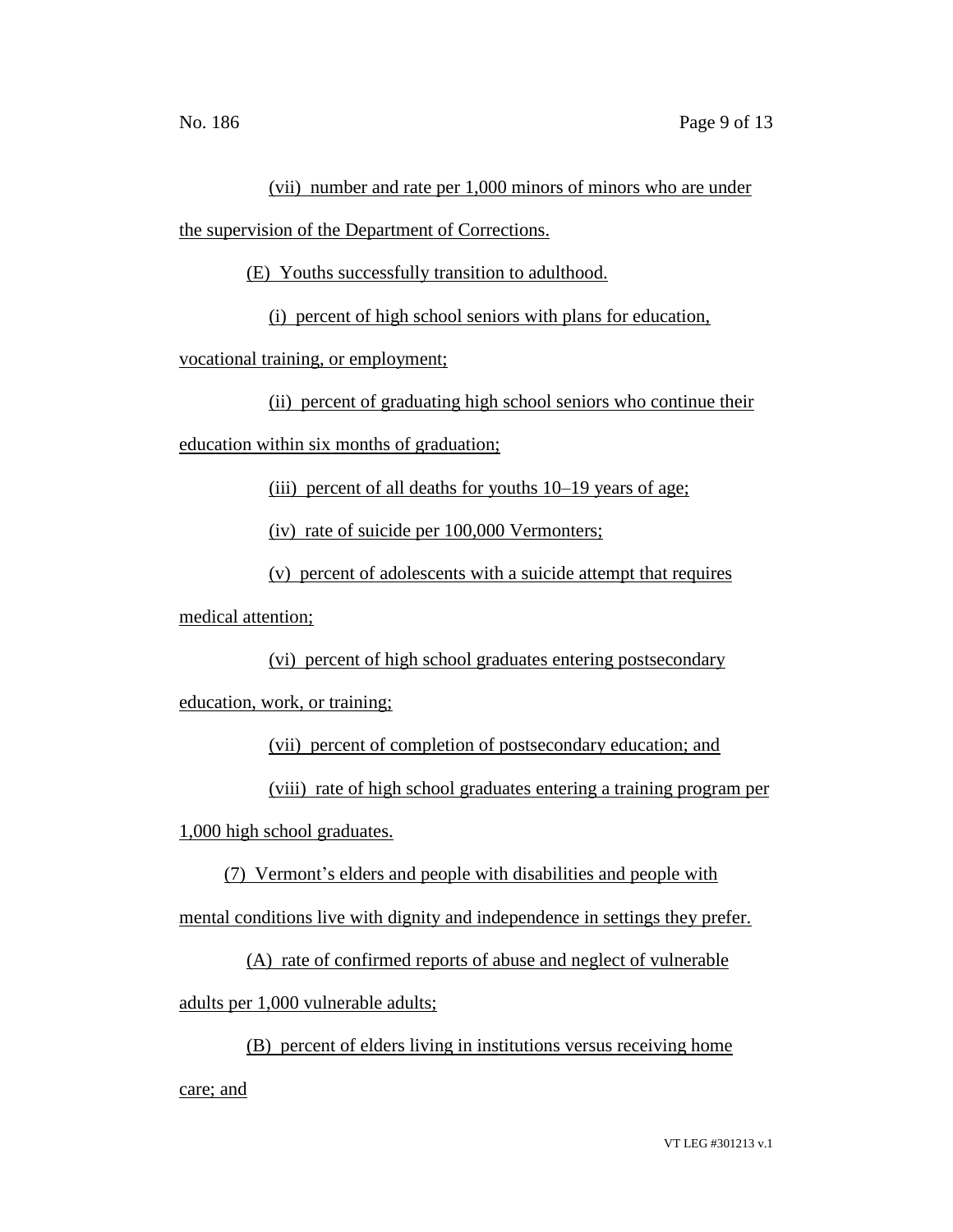(C) number of people with disabilities and people with mental conditions receiving State services living in each of the following: institutions, residential or group facilities, or independently.

(8) Vermont has open, effective, and inclusive government at the State and local levels.

(A) percent of youth who spoke to their parents about school;

(B) percent of youth who report they help decide what goes on in their school;

(C) percent of eligible population voting in general elections;

(D) percent of students volunteering in their community in the past week;

(E) percent of youth who feel valued by their community; and

(F) percent of youth that report their teachers care about them and give them encouragement.

Sec. 4. CHIEF PERFORMANCE OFFICER; REPORT ON

PERFORMANCE MEASURE PILOT PROGRAM

(a) Annually, on or before July 30 and as part of any other report

requirement to the General Assembly set forth in Sec. 2 of this act, 3 V.S.A.

chapter 45, subchapter 5 (Chief Performance Officer), the Chief Performance

Officer shall submit to the General Assembly a report on the Department of

Finance and Management's Performance Measure Pilot Program. The report shall include: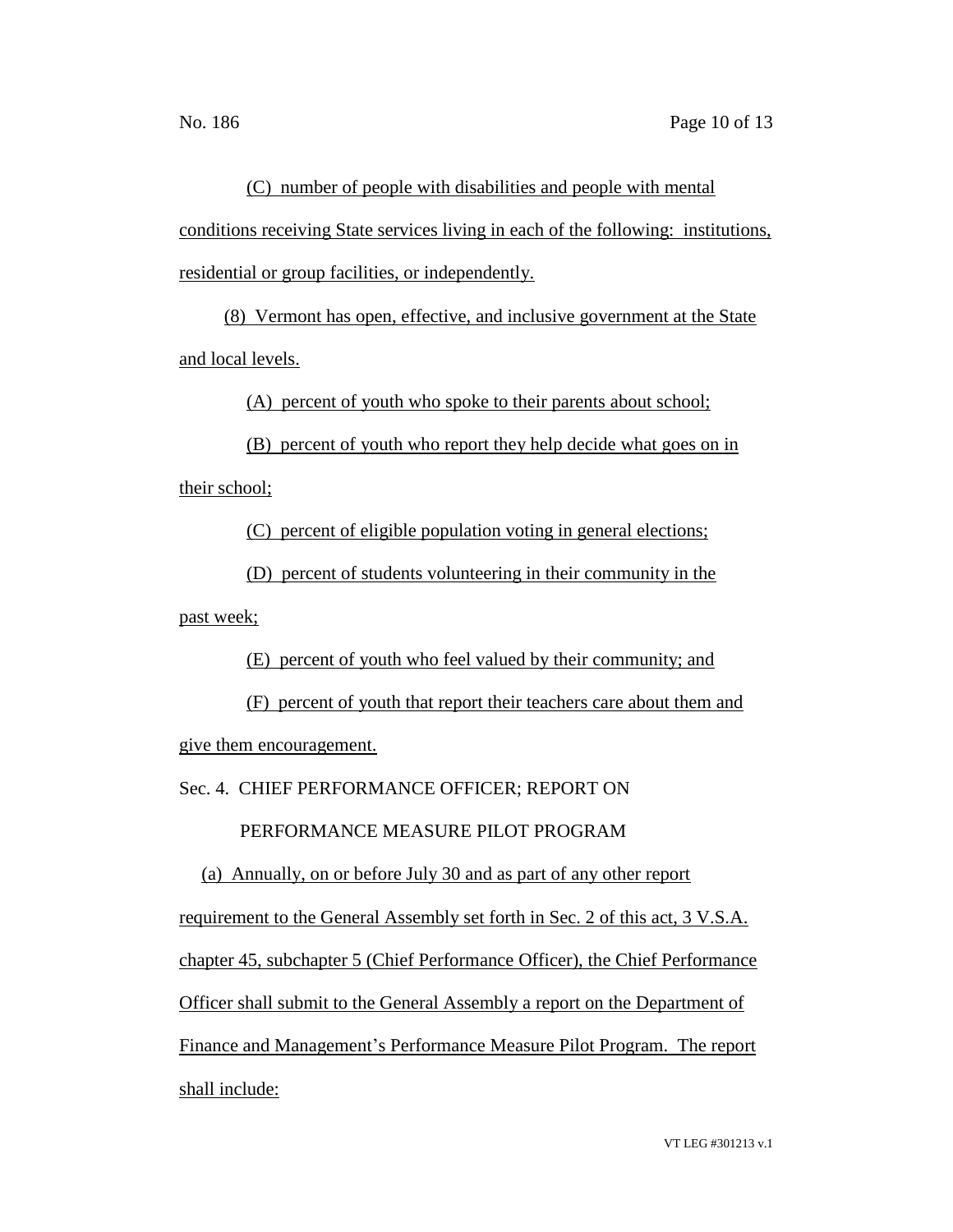(1) the performance measure data collected by the pilot participants; and

(2) the progress of all programs in the Executive Branch and how many of those programs have and are using performance measures.

(b) The Chief Performance Officer shall collaborate with the Joint Fiscal Office in developing new performance measures for programs.

Sec. 5. [DELETED]

Sec. 6. CHIEF PERFORMANCE OFFICER; INITIAL PERFORMANCE

# ACCOUNTABILITY LIAISON APPOINTMENTS

The Chief Performance Officer within the Agency of Administration shall make his or her initial designations of the performance accountability liaisons described in Sec. 2 of this act, 3 V.S.A. § 2312, by November 15, 2014.

Sec. 7. QUARTERLY PROGRESS REPORTS; TEMPORARY SUSPENSION

The report requirement set forth in 2010 Acts and Resolves No. 146,

Sec. H4 (Challenges for Change; quarterly reporting and implementation) is

temporarily suspended. The report requirement shall resume in 2017

beginning with the first quarterly report due for that year.

Sec. 8. REPEAL; ANNUAL REPORT ON POPULATION-LEVEL

# OUTCOMES AND INDICATORS

Sec. 2 of this act, 3 V.S.A. § 2311 (Chief Performance Officer; annual report on population-level outcomes using indicators), is repealed on January 1, 2017.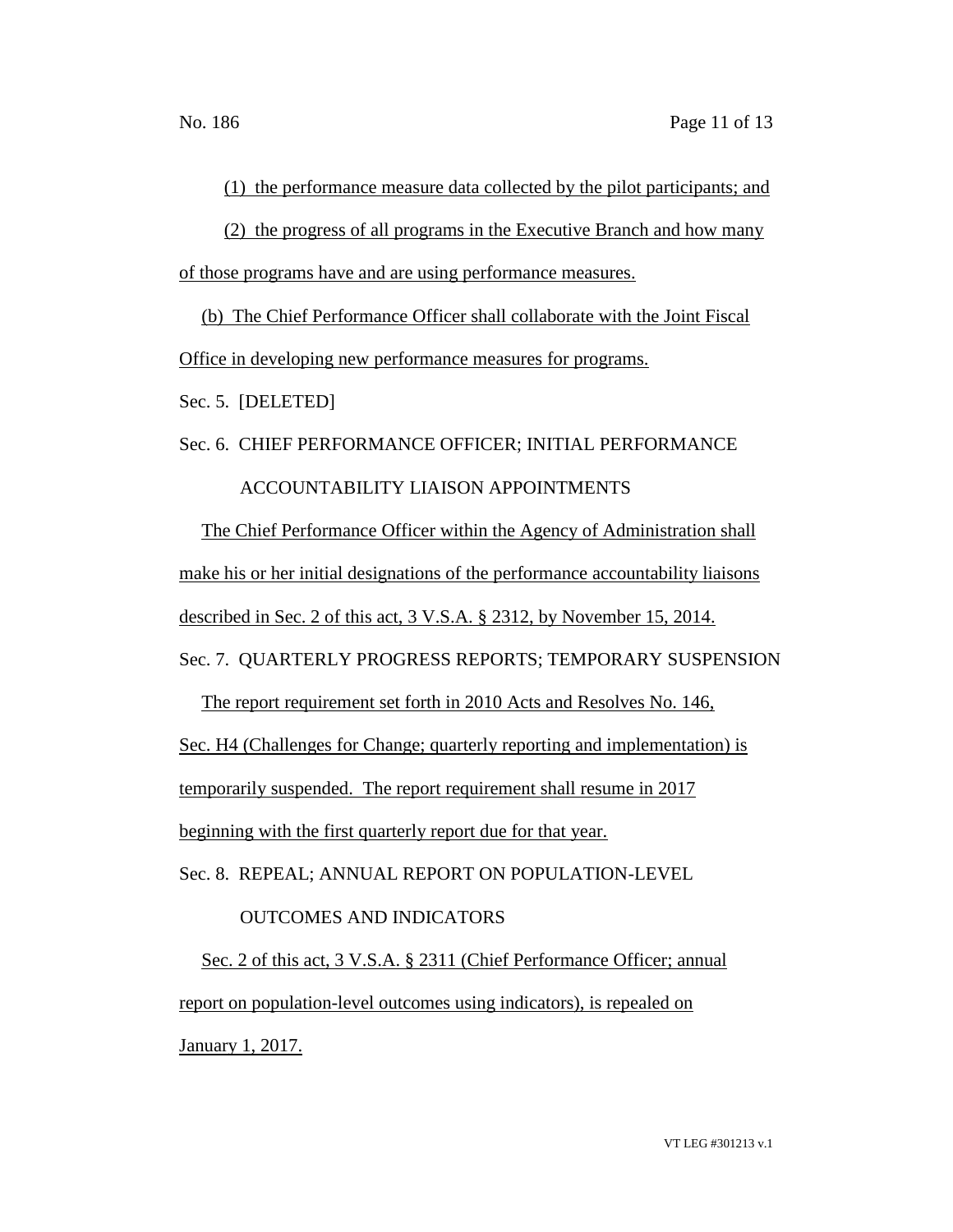### Sec. 9. 3 V.S.A. § 2312 is amended to read:

### § 2312. PERFORMANCE ACCOUNTABILITY LIAISONS TO THE

#### GENERAL ASSEMBLY

(a) The Chief Performance Officer shall designate an employee in each agency of State government to be a performance accountability liaison to the General Assembly. A liaison designated under this section shall be responsible for reviewing with the General Assembly any of the population-level outcomes and indicators set forth in section 2311 of this subchapter to which that agency contributes and for responding to any other requests for results-based accountability information requested by the General Assembly.

(b) The performance accountability liaisons shall report to the Chief Performance Officer on any action taken under subsection (a) of this section.

(c) Annually, on or before July 30 and as part of any other report requirement to the General Assembly set forth in this subchapter, the Chief Performance Officer shall report to the General Assembly on his or her analysis of the actions taken by the performance accountability liaisons under this section.

#### Sec. 10. EFFECTIVE DATES

(a) This section and Secs. 1 (purpose)–7 (quarterly progress reports; temporary suspension) shall take effect on passage.